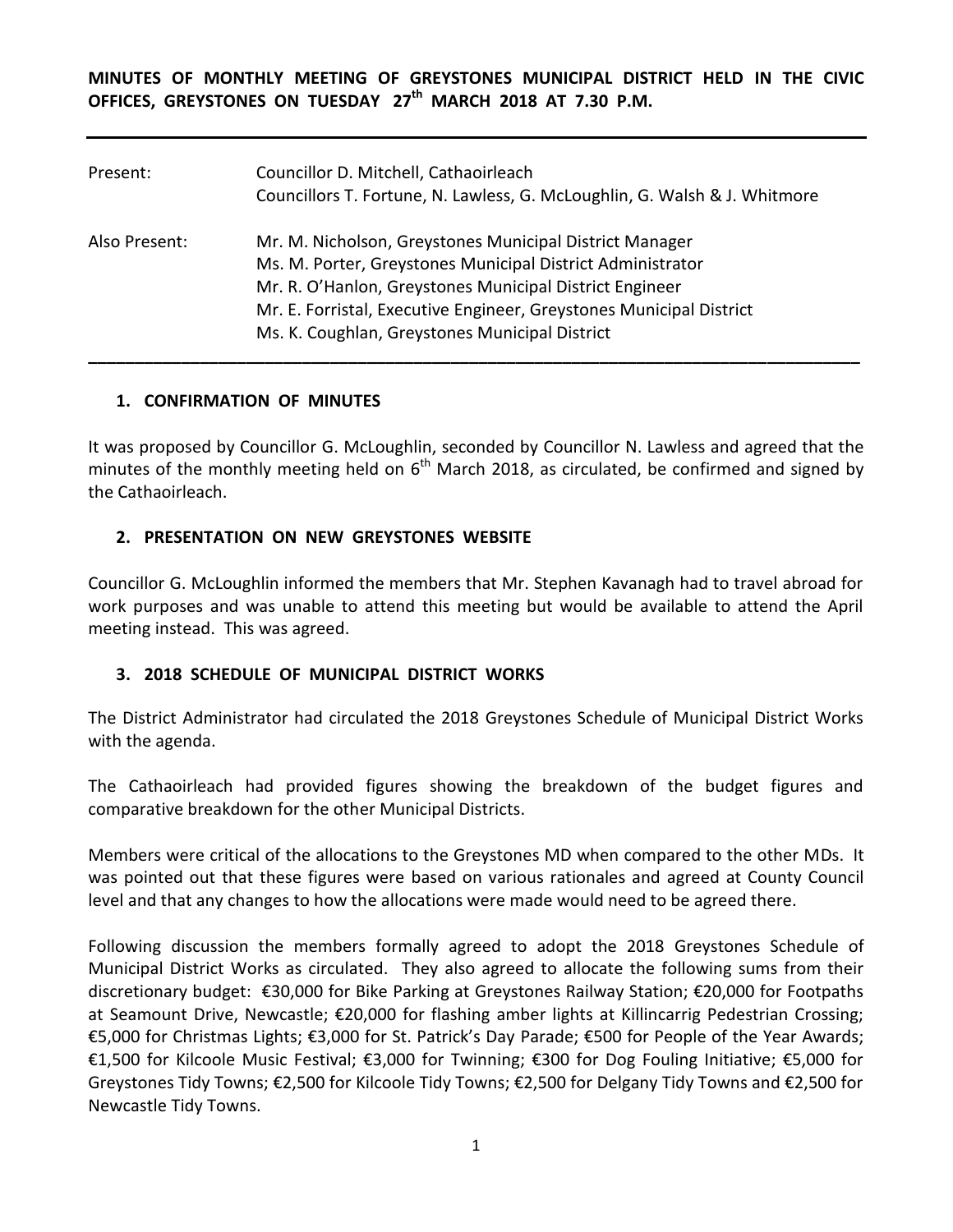The District Administrator reminded the members of other likely requests for funding. Members requested that a quotation be sought for the provision of 'live streaming' from the Cliff Walk so that funding for that could be considered at a later stage. It was also pointed out that Greystones 2020 would be seeking a contribution from the MD towards the cost of maintaining the new Greystones website and following discussion on this, it was agreed to defer any decision on such funding until a later date when more information was available.

### **4. GREYSTONES HARBOUR DEVELOPMENT**

The District Administrator informed the members of the contents of a report received from Wicklow County Council. The report stated that a representative from BIM who attended a recent meeting with Council officials and SISK was to inform the local fishermen of what was, and could be provided, and that the Council and Sisk would consider any proposals to locate landing equipment on the north breakwater at the harbour should the fishermen wish to pursue FLAG funding. No response had been received to date from the BIM representative.

The report also stated that any agreement to allocate one of the huts at the harbour to the Greystones Outdoors group should be short term and temporary in nature, perhaps from May to October, and that the usual insurances and indemnities should be provided. It also pointed out that the use of the hut should be clarified/restricted as they were provided for storage purposes and that any other uses might have planning implications.

Following discussion the members agreed to grant a temporary six month lease of one of the smaller huts at Greystones harbour to the Greystones Outdoors group for storage purposes. To enable them to make a decision on the allocation of the other three smaller huts, the members requested full details of who got compensation from the Council when the former huts were removed, together with any other information relevant to entitlement, etc. Members stated that some former holders of huts had claimed that they were promised a new hut in the new development. They agreed to hold off on making a decision on the three larger huts until such time as the moorings issues were sorted.

Following the attendance by representatives from Glenveigh Properties at their January meeting the members requested Mr. Tony McLoughlin to circulate a copy of the proposed plans for the park and that they be given a timeframe for the various phases of the development. They also suggested that the timeframe be included on the website. Members again requested that they be supplied with this information

## **5. UPDATE FROM GREYSTONES 2020**

Councillor G. McLoughlin informed the members that the Greystones 2020 group met on a monthly basis and that their AGM would take place on  $11<sup>th</sup>$  April 2018 in Greystones Library. She pointed out that they would soon be registered as a Limited Company. She stated that the new Greystones website was almost completed and that they had agreed plans with Irish Rail for painting and fencing works at the Railway Station. She stated that the group had worked with the Burnaby Residents Association and Tidy Towns Committee to formulate plans for improvements at Burnaby Park which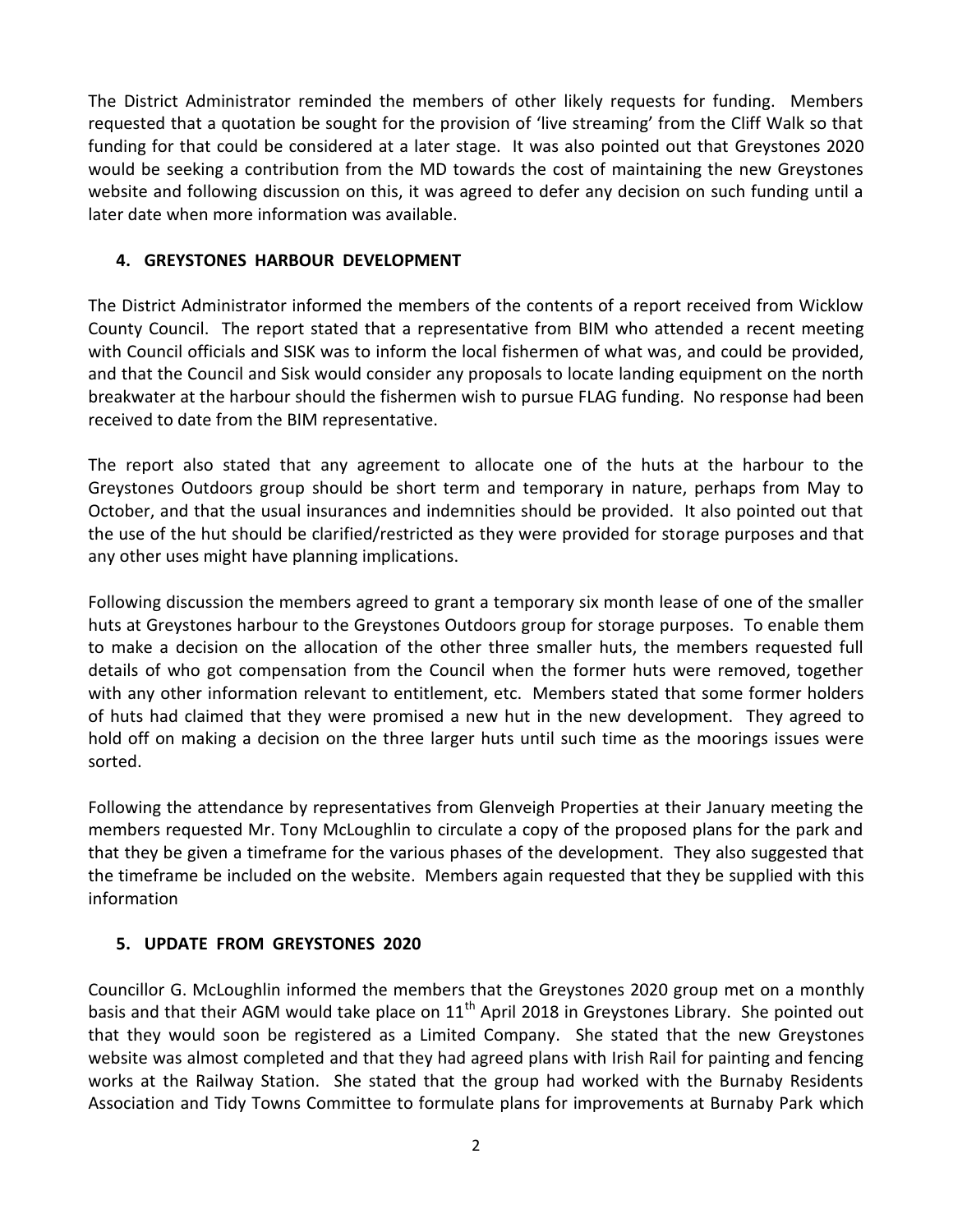were now with the District Engineer for heritage approval before public consultation and quotations being invited.

## **6. REPORT FROM MUNICIPAL DISTRICT ENGINEER**

A report on proposed works and works carried out was circulated by the District Engineer and he answered any queries from the members in relation to same.

Following discussion it was agreed to refer the following matters to Wicklow County Council:

- Traffic calming and provision of Cul de Sac sign at Lott Lane, Kilcoole
- Filling of potholes at Glenheron and Southern Cross roundabouts
- Moving of parking meter closer to parking on Cliff Road

# **7. UPDATE ON PARKING ISSUES**

The District Administrator informed the members that this item was included on the agenda at the request of the Cathaoirleach to enable discussion on the issue of camper vans parking overnight in the town. She pointed out that the Bye Laws which came into operation last year would be reviewed later this year, and that any changes to the Bye Laws would have to be agreed at County Council level.

She stated that it was not desirable to send out a message that tourists were not welcome in the area and that it was difficult to enforce regulations that allowed limited overnight parking. She pointed out that she and members of the Gardai, as well as officials from the Council's Waste Management Section, had called to the campers on a number of occasions last summer and kept a check on them, and that there were no issues.

Some members felt that it was not acceptable to have people camping in vans outside people's houses for long periods. Other members suggested that proper facilities should be provided on a suitable site in the district to cater for camper vans. Following discussion it was agreed to keep this matter under review.

# **8. ESTATE DEVELOPMENT GRANTS**

The District Administrator informed the members that all qualifying applicants for the 2018 Estate Development Grants would receive a basic grant of €250 and that the balance of the funding available would be allocated taking account of the number of social houses in each estate, as per list circulated. She pointed out that it was intended to invite representatives from the Residents Associations to attend at the Civic Offices to collect cheques prior to the May meeting of the Municipal District.

# **9. TRAVELLER ACCOMMODATION AT UPPER WINDGATES**

The District Administrator informed the members of the contents of a report received from Wicklow County Council in relation to the traveller accommodation at Upper Windgates. The report stated that there were no additional families on the site and no plans to increase the number of families thereon. It stated that two caravans were replaced and the old caravans would be removed and the